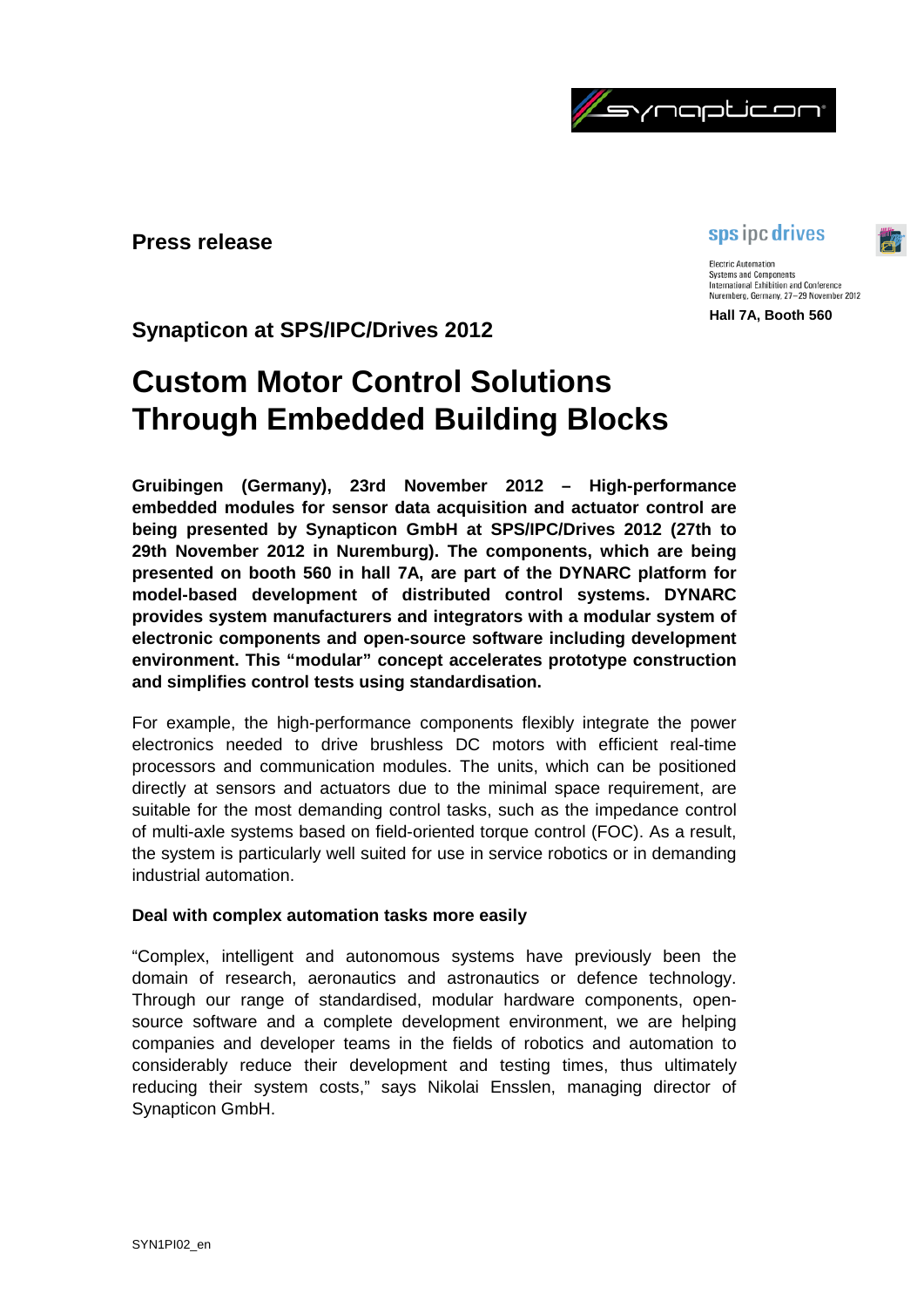

The modules presented by Synapticon at SPS/IPC/Drives will enable drive manufacturers, system integrators and product developers to realise motor control electronics and motion control systems for demanding applications more quickly and cost-effectively in the future. Instead of having to completely redevelop each electronic control system or laboriously integrate a huge range of control equipment, Synapticon offers a selection of finished, combinable embedded modules, which can control motors through various available commutation and regulation types. From simple block commutation and speed control via encoder-based sinosoidal commutation and position control through to sensor-less, field-oriented commutation and control (FOC) with cascading position, speed and torque control, any manner of conceivable systems can be realised with the software modules of the platform.

## **Distributed real-time systems**

At the same time, Synapticon offers developers the option of designing cohesive, distributed real-time systems which undertake the tasks of higher levels using hardware and software components of the DYNARC platform. Using processing modules with state-of-the-art XMOS processors, the programme code is executed directly and in parallel to the local sensor/actuator control, while being simultaneously linked with the rest of the distributed system transparently and synchronously. Various options from EtherCAT to WiFi are available to network the control nodes. In this way, complex and dynamic motion control systems can be realised in combination with intelligent and autonomous application functions without the use of PCs. DYNARC can be linked natively with internet services and is compatible with ROS (Robot Operating System), whereby integration with the existing software is child's play.

Visitors to the SPS/IPC/Drives 2012 can find out more directly from the specialists at Synapticon at booth 560 in hall 7A. More information about the products and DYNARC platform is available at [www.synapticon.com.](http://www.synapticon.com/)

#### **Images available**

The images below can be downloaded from the Internet in printer-friendly format: <http://www.htcm.de/kk/synapticon>